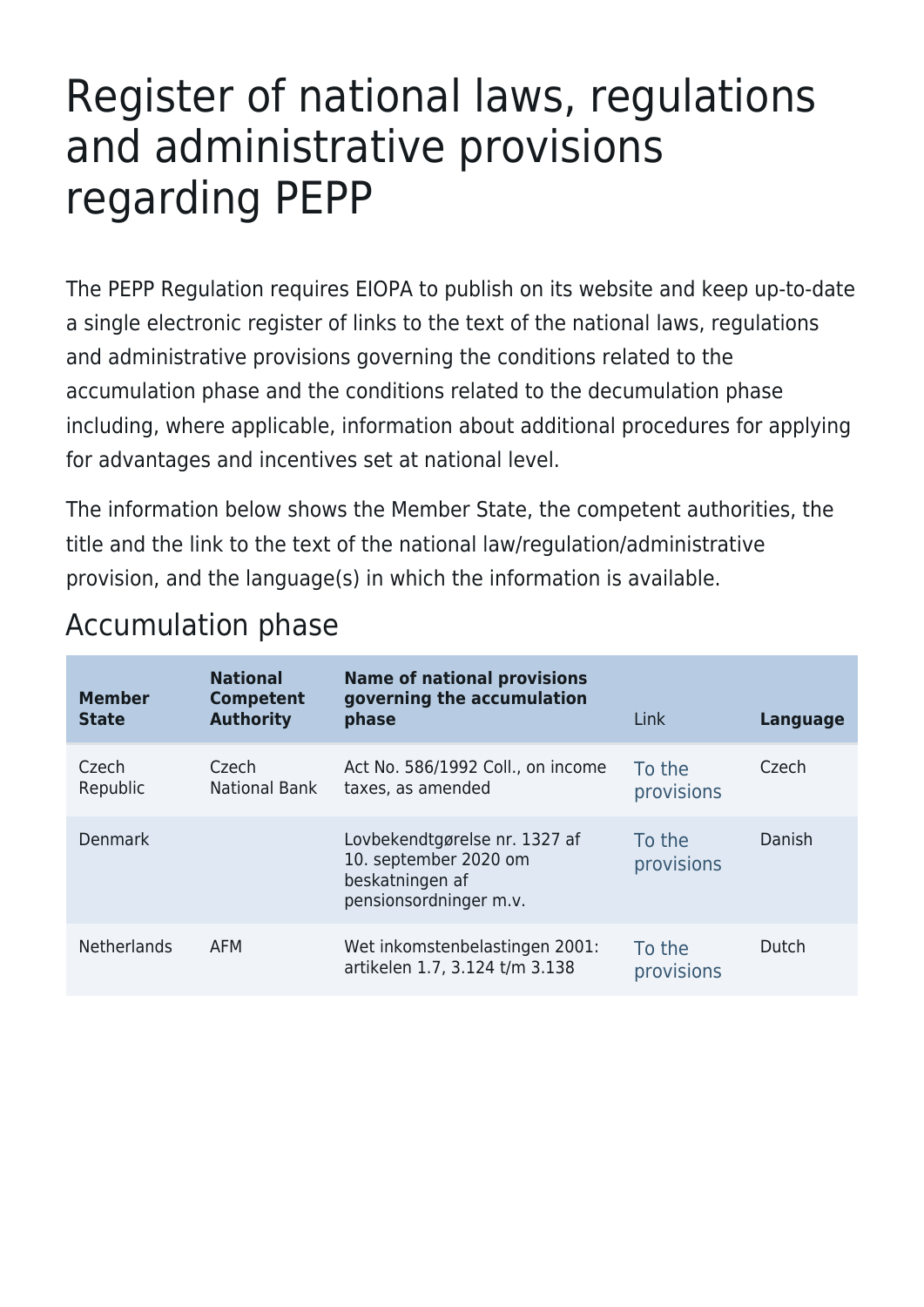| <b>Member</b><br><b>State</b> | <b>National</b><br><b>Competent</b><br><b>Authority</b> | <b>Name of national provisions</b><br>governing the accumulation<br>phase                                                                                                                                                                                                                                                                                                                                                                            | Link                 | <b>Language</b> |
|-------------------------------|---------------------------------------------------------|------------------------------------------------------------------------------------------------------------------------------------------------------------------------------------------------------------------------------------------------------------------------------------------------------------------------------------------------------------------------------------------------------------------------------------------------------|----------------------|-----------------|
| Hungary                       | Magyar<br>Nemzeti Bank<br>(MNB)                         | A foglalkoztatói nyugdíjról és<br>intézményeiről szóló 2007. évi<br>CXVII. törvény                                                                                                                                                                                                                                                                                                                                                                   | To the<br>provisions | Hungarian       |
|                               |                                                         | $5/B.$ §                                                                                                                                                                                                                                                                                                                                                                                                                                             |                      |                 |
|                               |                                                         | (1) Egyéni nyugdíjszolgáltatásra<br>jogosult tag az lehet, aki<br>betöltötte 16. életévét és egyéni<br>nyugdíjszolgáltatásra szóló<br>szerződésben egyéni tagi<br>hozzájárulásra vállal<br>kötelezettséget. A tagsági<br>jogviszony a szerződés<br>megkötésével jön létre.                                                                                                                                                                           |                      |                 |
|                               |                                                         | (2) Az egyéni<br>nyugdíjszolgáltatásra szóló<br>szerződés nem tartalmazhat<br>feltételes jogszerzési időtartamot.                                                                                                                                                                                                                                                                                                                                    |                      |                 |
| Hungary                       | Magyar<br>Nemzeti Bank<br>(MNB)                         | A foglalkoztatói nyugdíjról és<br>intézményeiről szóló 2007. évi<br>CXVII. törvény                                                                                                                                                                                                                                                                                                                                                                   | To the<br>provisions | Hungarian       |
|                               |                                                         | $85/A.$ §                                                                                                                                                                                                                                                                                                                                                                                                                                            |                      |                 |
|                               |                                                         | (1) PEPP-megtakarító lehet az a<br>természetes személy, aki a 16.<br>életévét betöltötte.                                                                                                                                                                                                                                                                                                                                                            |                      |                 |
|                               |                                                         | (2) A PEPP-szolgáltató<br>meghatározhatja a hozzájárulás<br>minimális összegét. A PEPP-<br>szerződésben rendelkezni kell a<br>hozzájárulás megfizetésének<br>időpontjáról. Amennyiben a PEPP-<br>megtakarító folyamatos<br>hozzájárulásra vállal<br>kötelezettséget, a PEPP-<br>szerződésnek tartalmaznia kell a<br>díjfizetés szüneteltetésére<br>vonatkozó rendelkezéseket és a<br>hozzájárulás megfizetése<br>elmulasztásának<br>következményeit. |                      |                 |
|                               |                                                         | (3) A PEPP-szerződés legalább<br>tízéves várakozási idő előírását<br>tartalmazza.                                                                                                                                                                                                                                                                                                                                                                    |                      |                 |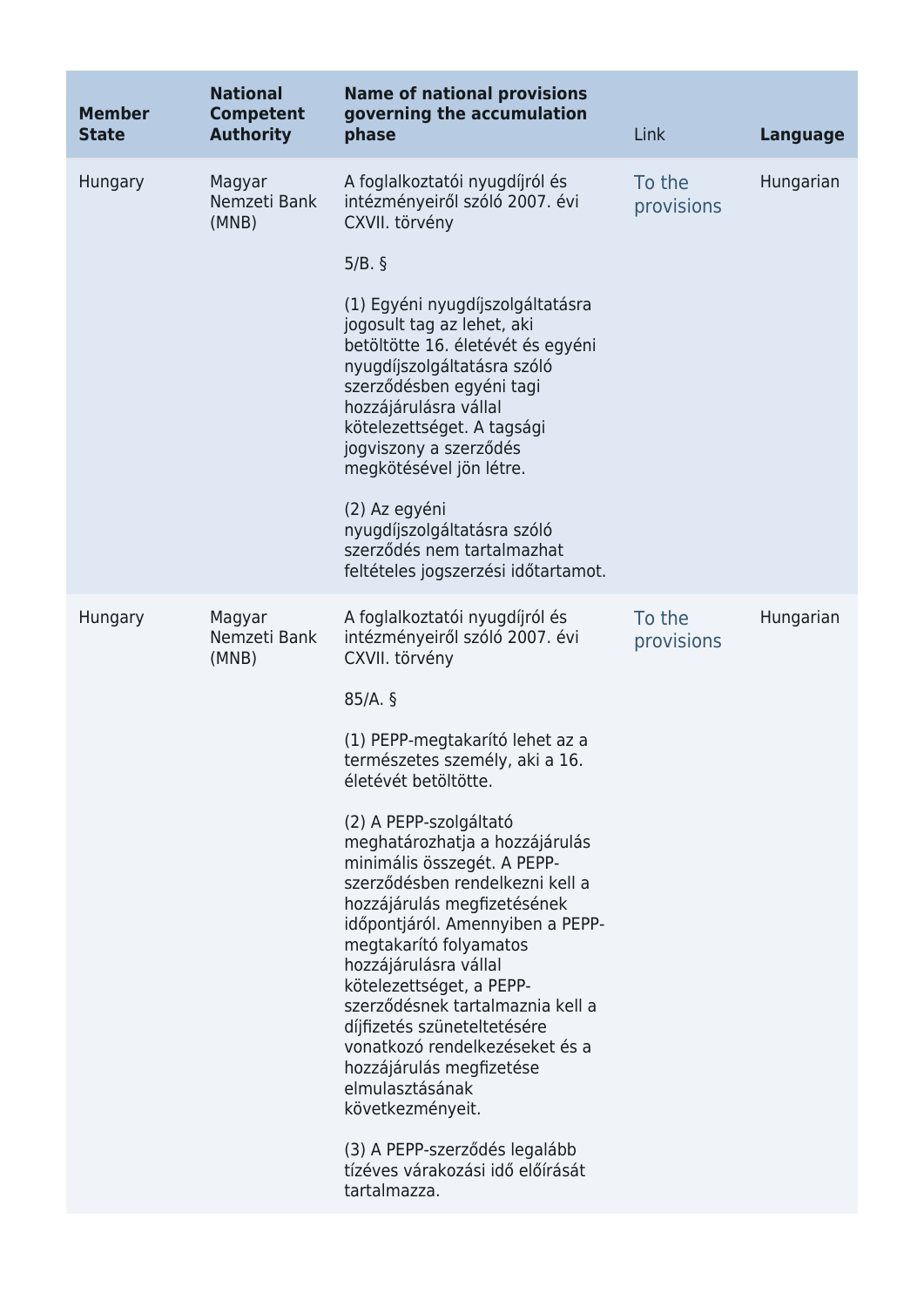| <b>Member</b><br><b>State</b> | <b>National</b><br><b>Competent</b><br><b>Authority</b> | <b>Name of national provisions</b><br>governing the accumulation<br>phase                                                                                                                     | Link                 | Language |
|-------------------------------|---------------------------------------------------------|-----------------------------------------------------------------------------------------------------------------------------------------------------------------------------------------------|----------------------|----------|
| Luxembourg                    | <b>CAA/CSSF</b>                                         | Loi du 4 décembre 1967<br>concernant l'impôt sur le revenu,<br>telle que modifiée par la loi du 17<br>décembre 2021, article 111ter                                                           | To the<br>provisions | French   |
| Slovakia                      | National Bank<br>of Slovakia                            | Act. No 129/2022 Coll. on a pan -<br><b>European Personal Pension</b><br>Product (PEPP). Provison of<br>accumulation phase $\S$ 3 -<br>Sporiteľom sa môže stať len<br>plnoletá fyzická osoba. | To the<br>provisions | Slovak   |

## Decumulation phase

| <b>Member</b><br><b>State</b> | <b>National</b><br><b>Competent</b><br><b>Authority</b> | <b>Name of national provisions</b><br>governing the decumulation<br>phase                                                                                                                                                              | Link                 | <b>Language</b> |
|-------------------------------|---------------------------------------------------------|----------------------------------------------------------------------------------------------------------------------------------------------------------------------------------------------------------------------------------------|----------------------|-----------------|
| Czech<br>Republic             | Czech<br><b>National Bank</b>                           | Act No. 586/1992 Coll., on<br>income taxes, as amended                                                                                                                                                                                 | To the<br>provisions | Czech           |
| <b>Denmark</b>                |                                                         | Lovbekendtgørelse nr. 1327 af<br>10. september 2020 om<br>beskatningen af<br>pensionsordninger m.v.                                                                                                                                    | To the<br>provisions | Danish          |
| <b>Netherlands</b>            | <b>AFM</b>                                              | (1) Algemene wet inzake<br>rijksbelastingen (voor de<br>revisierente): artikel 30i<br>(2) Wet inkomstenbelastingen<br>2001 (de uitkeringen maken<br>onderdeel uit van de<br>belastinggrondslag in box 1):<br>artikelen 3.100 t/m 3.109 | To the<br>provisions | Dutch           |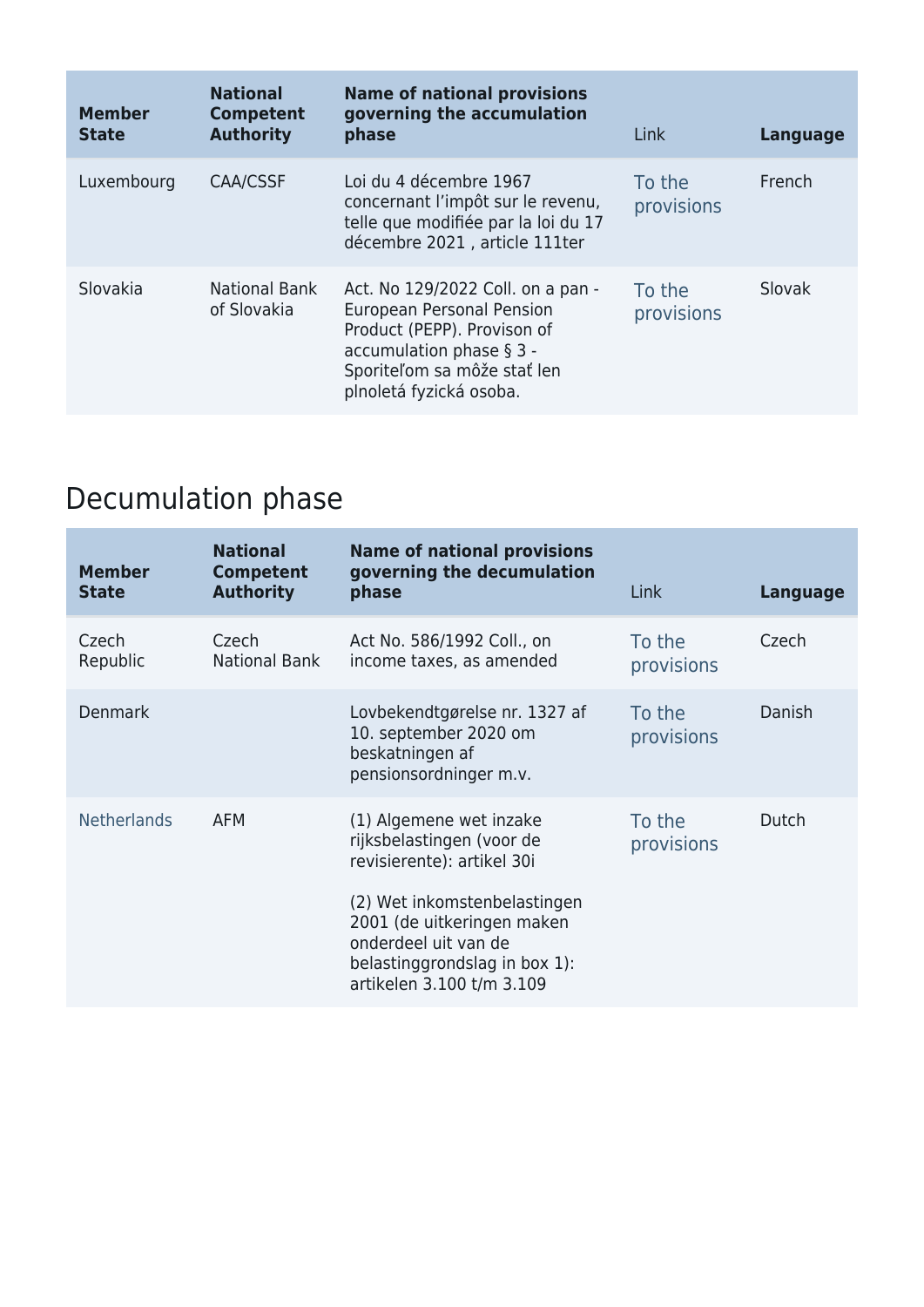| <b>Member</b><br><b>State</b> | <b>National</b><br><b>Competent</b><br><b>Authority</b> | <b>Name of national provisions</b><br>governing the decumulation<br>phase                                                                                | Link                 | <b>Language</b> |
|-------------------------------|---------------------------------------------------------|----------------------------------------------------------------------------------------------------------------------------------------------------------|----------------------|-----------------|
| Hungary                       | Magyar<br>Nemzeti Bank<br>(MNB)                         | A foglalkoztatói nyugdíjról és<br>intézményeiről szóló 2007. évi<br>CXVII. törvény                                                                       | To the<br>provisions | Hungarian       |
|                               |                                                         | $85/C.$ §                                                                                                                                                |                      |                 |
|                               |                                                         | A PEPP-nyugellátásra való<br>jogosultság a PEPP-szerződés<br>szerinti várakozási idő eltelte és                                                          |                      |                 |
|                               |                                                         | a) a 2. § 25. pontjában<br>meghatározott nyugdíjkorhatár<br>betöltése, vagy                                                                              |                      |                 |
|                               |                                                         | b) 50 százalékos<br>munkaképesség csökkenés<br>mértékét meghaladó<br>megrokkanás esetén az orvos<br>szakértő által kiállított<br>igazolásának bemutatása |                      |                 |
|                               |                                                         | után nyílik meg.                                                                                                                                         |                      |                 |
| Luxembourg                    | CAA/CSSF                                                | Loi du 4 décembre 1967<br>concernant l'impôt sur le<br>revenu, telle que modifiée par la<br>loi du 17 décembre 2021,<br>article 111ter                   | To the<br>provisions | French          |
| Slovakia                      | <b>National Bank</b><br>of Slovakia                     | Act. No 129/2022 Coll. on a pan -<br><b>European Personal Pension</b><br>Product (PEPP), § 4 -§ 9<br>decumulation phase                                  | To the<br>provisions | Slovak          |

### Additional incentives

| <b>Member</b><br><b>State</b> | <b>National</b><br><b>Competent</b><br><b>Authority</b> | <b>Name of national</b><br>provisions governing the<br>decumulation phase                                                              |                      | Language |
|-------------------------------|---------------------------------------------------------|----------------------------------------------------------------------------------------------------------------------------------------|----------------------|----------|
| Luxembourg                    | CAA/CSSF                                                | Loi du 4 décembre 1967<br>concernant l'impôt sur le<br>revenu, telle que modifiée<br>par la loi du 17 décembre<br>2021, article 111ter | To the<br>provisions | French   |